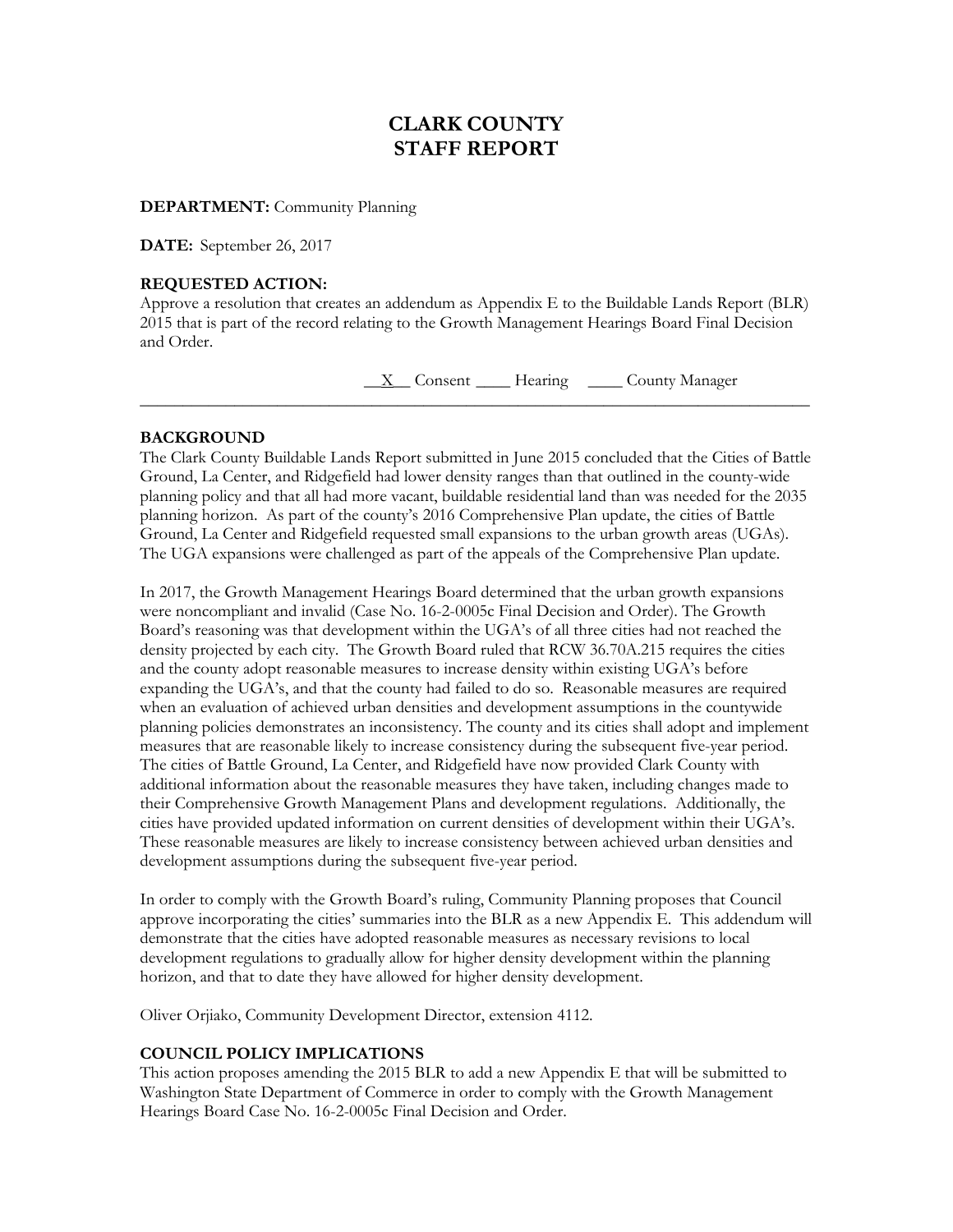## **ADMINISTRATIVE POLICY IMPLICATIONS**

This action does not propose a change in policy, a refinement of existing policy, confirmation or renewal of existing policy, or a new policy.

## **COMMUNITY OUTREACH**

Community Planning Staff worked with the Cities of Battle Ground, La Center and Ridgefield to provide their reasonable measures including changes made to their Comprehensive Growth Management Plans and development regulations.

This item has been posted on the Councilors' grid, and available to the public, for the agenda of the public hearing on September 26, 2017.

## **BUDGET IMPLICATIONS**

| YES | NO. |                                                                                         |
|-----|-----|-----------------------------------------------------------------------------------------|
| X   |     | Action falls within existing budget capacity.                                           |
|     | X   | Action falls within existing budget capacity but requires a change of purpose within    |
|     |     | existing appropriation                                                                  |
|     | X   | Additional budget capacity is necessary and will be requested at the next supplemental. |
|     |     | If YES, please complete the budget impact statement. If YES, this action will be        |
|     |     | referred to the county council with a recommendation from the county manager.           |

## **BUDGET DETAILS**

| Local Fund Dollar Amount |  |
|--------------------------|--|
| Grant Fund Dollar Amount |  |
| Account                  |  |
| Company Name             |  |

## **DISTRIBUTION**:

**Board staff will post all staff reports to The Grid.<http://www.clark.wa.gov/thegrid/>**

Gary Albrecht, Planner III, AICP<br>
Oliver Orjiako, Director

Primary Staff Contact: Cary Albrecht Ext. 4318

**APPROVED:\_\_\_\_\_\_\_\_\_\_\_\_\_\_\_\_\_\_\_\_\_\_\_ CLARK COUNTY, WASHINGTON BOARD OF COUNTY COUNCILORS**

DATE: \_\_\_\_\_\_\_\_\_\_\_\_\_\_\_\_\_\_\_

 $SR#$ 

**APPROVED:\_\_\_\_\_\_\_\_\_\_\_\_\_\_\_\_\_\_\_\_\_\_\_ Jim Rumpeltes, Interim County Manager**

DATE: **\_\_\_\_\_\_\_\_\_\_\_\_\_\_\_\_\_\_**